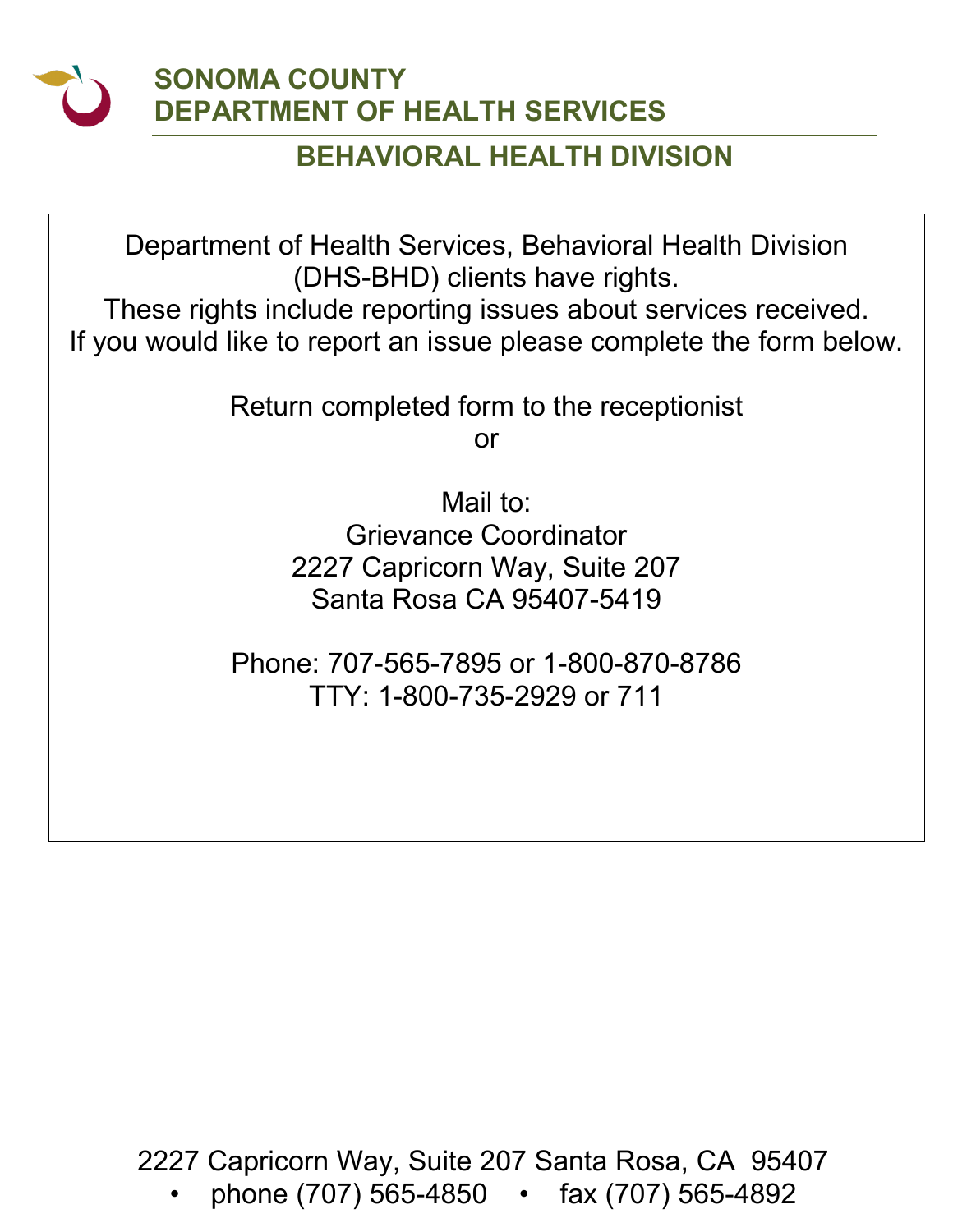# **CLIENT RIGHTS**

As a client of DHS-BHD, you are entitled to:

- Be treated with dignity, respect and the utmost consideration for your privacy;
- Services provided in a safe environment;
- Request free interpreter services;
- Receive information on treatment options and alternatives, presented in a language and format you can understand;
- Request a change of provider, a second opinion, or a change in level of care;
- Participate in decisions regarding your health care, including the right to refuse treatment;
- Request and receive a copy of your medical records upon request (costs may apply) and ask that they be amended;
- Authorize a person to act on your behalf during the grievance, appeals, or State Hearing process;
- Be free from any form of restraint or seclusion used as a means of coercion, discipline, convenience or retaliation;
- File a grievance, and DHS-BHD beneficiaries with Medi-Cal can file an appeal, expedited appeal, or a request for a State Hearing without retaliation.

2227 Capricorn Way, Suite 207 Santa Rosa, CA 95407

• phone (707) 565-4850 • fax (707) 565-4892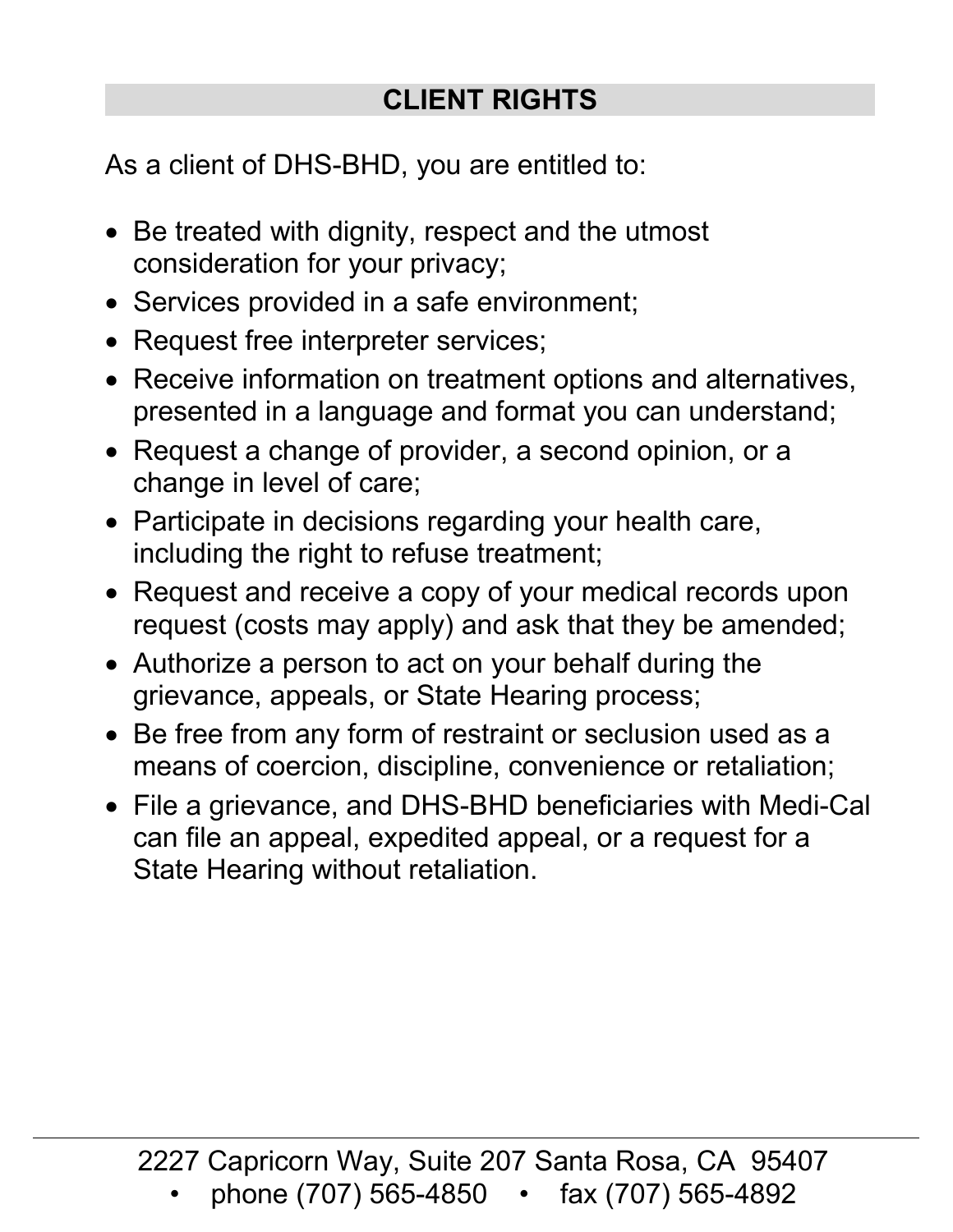#### **SONOMA COUNTY BEHAVIORAL HEALTH DIVISION GRIEVANCE**

DHS-BHD is committed to finding solutions to the issues you may encounter when receiving behavioral health services. DHS-BHD will not discriminate against, or treat unfairly any person who files a grievance, appeal, or expedited appeal.

Grievances and appeals can be filed verbally, or in writing to the Grievance Coordinator. Individuals who choose to file a grievance will have the opportunity to present information at any time during the resolution process. Anyone can file a grievance, but appeals and expedited appeals are only available to DHS-BHD Medi-Cal beneficiaries. For questions or assistance with filing a grievance, or an appeal, please call:

Grievance Coordinator Phone: 707-565-7895 or 1-800-870-8786 TTY: 1-800-735-2929 or 711

## **Information and form are located at:**

**[http://sonomacounty.ca.gov/H](http://sonomacounty.ca.gov/Health/Behavioral-Health/Medi-Cal-Informing-Materials/) ea [lth/Behavioral-Health/Medi-](http://sonomacounty.ca.gov/Health/Behavioral-Health/Medi-Cal-Informing-Materials/)C [al-Informing-Materials/](http://sonomacounty.ca.gov/Health/Behavioral-Health/Medi-Cal-Informing-Materials/)** 

# **FILING A GRIEVANCE**

Grievance filers are encouraged (but not required) to discuss their grievance with DHS-BHD staff or an agency representative. If after speaking with staff the grievance filer remains unsatisfied with the provided resolution, they have the right to pursue the unresolved grievance with the DHS-BHD Grievance Coordinator.

If the grievance remains unresolved by the end of the following business day, the Grievance Coordinator will send an acknowledgement letter to the grievance filer within **5 calendar** days from the date of the grievance initiation.

Within **90 calendar days**, DHS-BHD will review and investigate the grievance, and a written Notice of Grievance Resolution (NGR) will be provided to the grievance filer, or their authorized representative.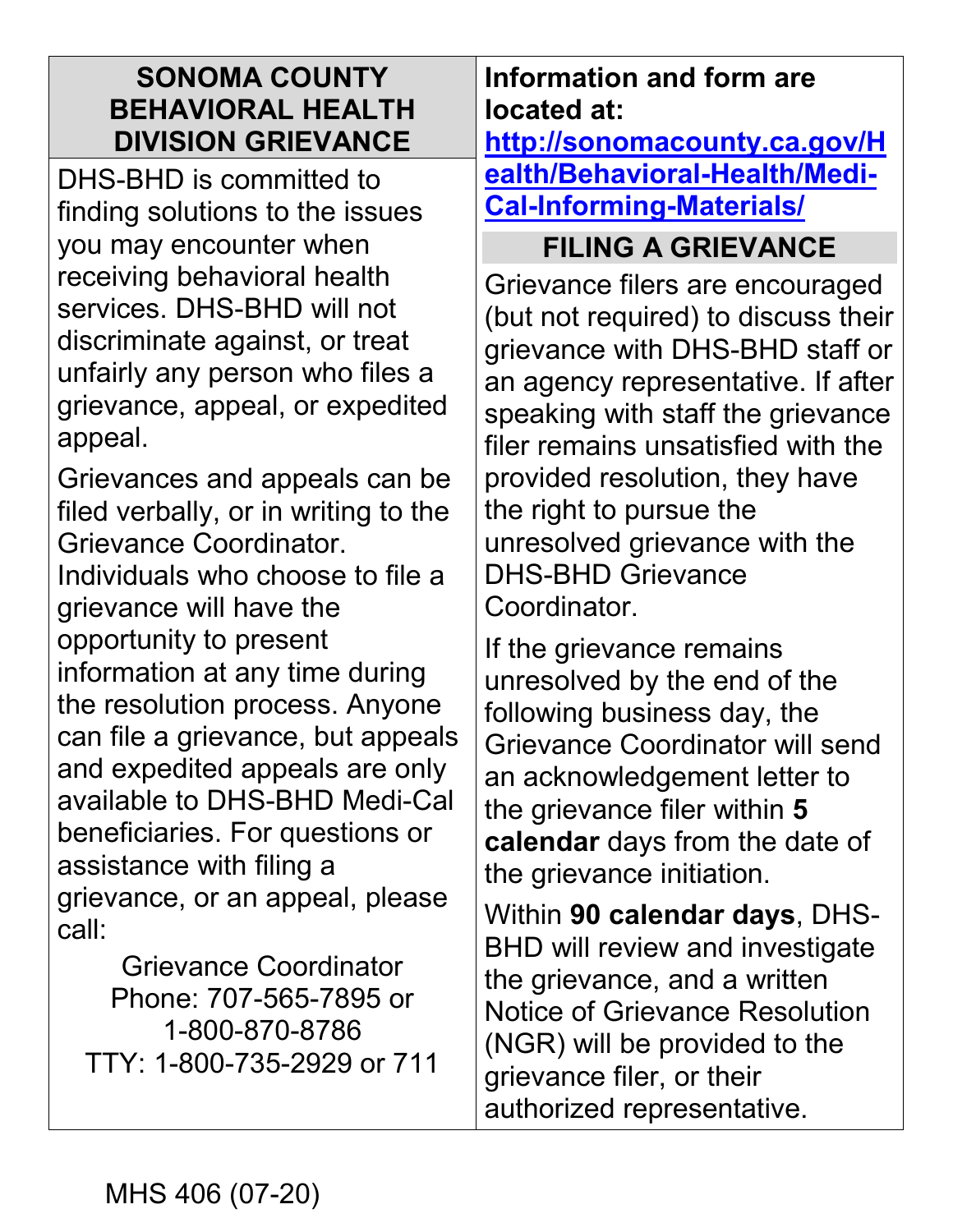| <b>APPEALING A NOTICE OF</b><br><b>ADVERSE BENEFIT</b><br><b>DETERMINATION</b><br>DHS-BHD Medi-Cal<br>beneficiaries have the right to file<br>an appeal within 60 calendar<br>days of the Notice of Adverse<br><b>Benefit Determination (NOABD)</b><br>issuance.<br>NOABDs are issued when DHS-<br>BHD does any of the following:<br>denies, reduces, suspends or<br>terminates services; denies<br>payments for services; fails to<br>provide services in a timely<br>manner; fails to resolve<br>grievances/appeals in a timely<br>manner; or denies a<br>beneficiary's request to dispute<br>financial liability.<br>Appeals can be filed verbally or<br>in writing. However, after making<br>a verbal appeal, a written appeal<br>must be submitted to DHS-BHD<br>by the beneficiary, or their<br>authorized representative.<br>A written acknowledgement of<br>the appeal will be sent to the<br>beneficiary within 5 calendar<br>days of receipt. | The appeal will be reviewed and<br>a written Notice of Appeal<br>Resolution (NAR) will be<br>provided to the beneficiary within<br>30 calendar days of the appeal<br>receipt.<br>DHS-BHD may extend the<br>resolution timeframes for<br>appeals by up to 14 calendar<br>days, if either of the following<br>conditions apply: the beneficiary<br>requests the extension; or DHS-<br><b>BHD determines there is a need</b><br>for additional information and<br>explains how the delay is in the<br>beneficiary's best interest.<br>Notice of extensions will be<br>provided to the beneficiary within<br>2 calendar days of the decision<br>to extend the timeframe, under<br>certain circumstances. For any<br>extensions that were not<br>requested by the beneficiary,<br>DHS-BHD will provide the<br>beneficiary with a written reason<br>for delay. |
|---------------------------------------------------------------------------------------------------------------------------------------------------------------------------------------------------------------------------------------------------------------------------------------------------------------------------------------------------------------------------------------------------------------------------------------------------------------------------------------------------------------------------------------------------------------------------------------------------------------------------------------------------------------------------------------------------------------------------------------------------------------------------------------------------------------------------------------------------------------------------------------------------------------------------------------------------------|----------------------------------------------------------------------------------------------------------------------------------------------------------------------------------------------------------------------------------------------------------------------------------------------------------------------------------------------------------------------------------------------------------------------------------------------------------------------------------------------------------------------------------------------------------------------------------------------------------------------------------------------------------------------------------------------------------------------------------------------------------------------------------------------------------------------------------------------------------|
|                                                                                                                                                                                                                                                                                                                                                                                                                                                                                                                                                                                                                                                                                                                                                                                                                                                                                                                                                         |                                                                                                                                                                                                                                                                                                                                                                                                                                                                                                                                                                                                                                                                                                                                                                                                                                                          |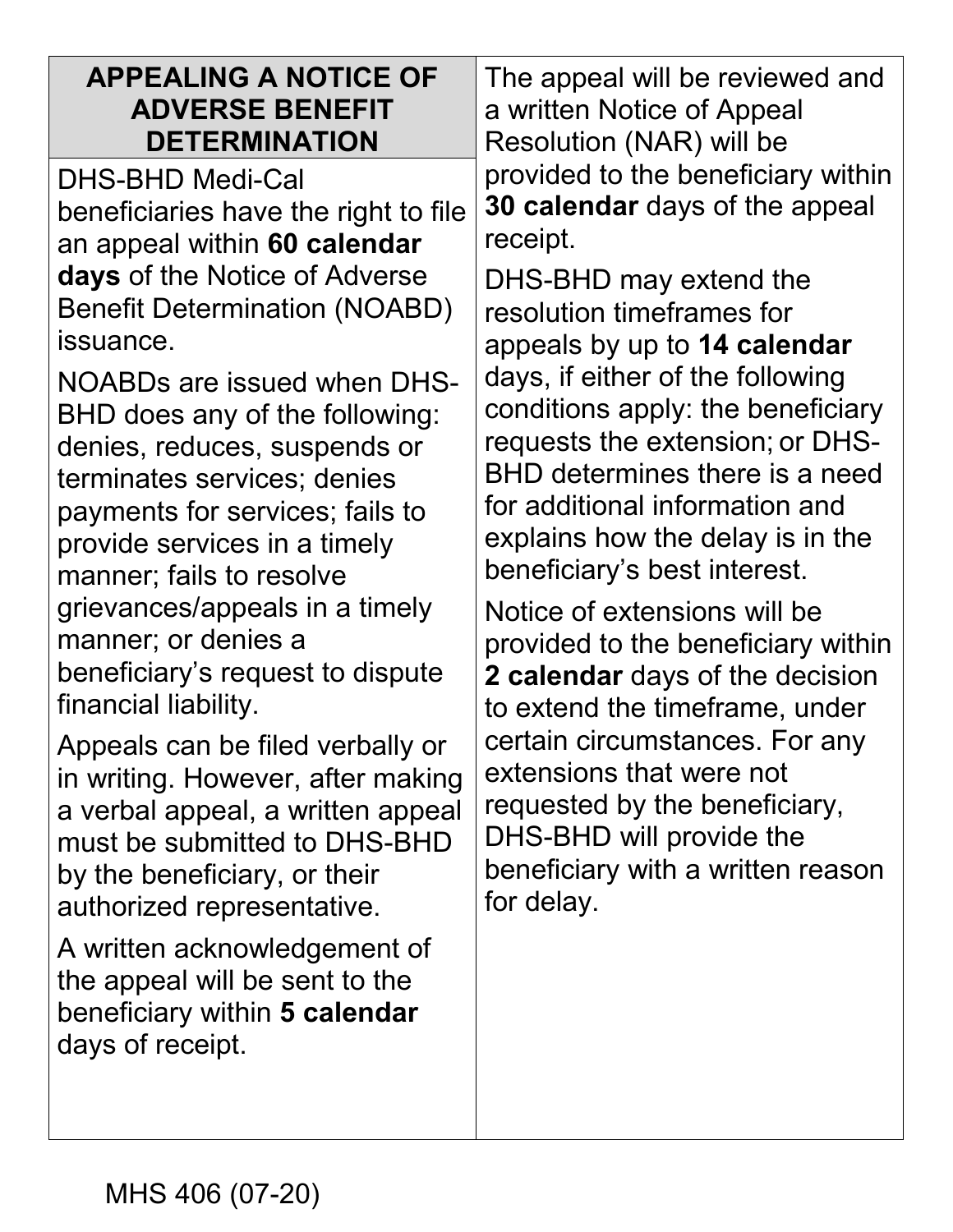| <b>APPEALING A NOTICE OF</b><br><b>ADVERSE BENEFIT</b><br><b>DETERMINATION</b><br>(continued)                                                                                                                                                                                                                                                                                                                                                                                                                                                                             | <b>FILING A STATE HEARING</b>                                                                                                                                                                                                                                                                                                    |
|---------------------------------------------------------------------------------------------------------------------------------------------------------------------------------------------------------------------------------------------------------------------------------------------------------------------------------------------------------------------------------------------------------------------------------------------------------------------------------------------------------------------------------------------------------------------------|----------------------------------------------------------------------------------------------------------------------------------------------------------------------------------------------------------------------------------------------------------------------------------------------------------------------------------|
| DHS-BHD will resolve the appeal<br>as expeditiously as the<br>beneficiary's health condition<br>requires and in no event extend<br>resolution beyond the 14 calendar<br>day extension.                                                                                                                                                                                                                                                                                                                                                                                    | DHS-BHD Medi-Cal<br>beneficiaries have the right to<br>request a State Hearing.<br>Beneficiaries must exhaust the<br>DHS-BHD appeal process prior<br>to requesting a State Hearing.                                                                                                                                              |
| <b>Expedited Appeal:</b><br>An expedited appeal may be<br>requested if the beneficiary or their<br>provider decides that a standard<br>appeal could seriously jeopardize<br>the beneficiary's life, health, or the<br>ability to attain, maintain or regain<br>maximum functioning.<br>A request for an expedited appeal<br>can be filed verbally. The<br>expedited appeal will be reviewed<br>and a written response will be<br>provided to the beneficiary no later<br>than 72 hours after receipt.<br>Timeframes for expedited appeals<br>can be extended for up to 14 | Beneficiaries may request a<br>State Hearing in response to<br>receiving a NAR concerning the<br>outcome of a NOABD. Or if<br>DHS-BHD fails to adhere to<br><b>NOABD or NAR issuance</b><br>timeframes.                                                                                                                          |
|                                                                                                                                                                                                                                                                                                                                                                                                                                                                                                                                                                           | The beneficiary has 120<br>calendar days from the NAR<br>date to request a State Hearing.<br>If the beneficiary files for a State<br>Hearing within 10 calendar<br>days of the receipt of a NOABD,<br>under certain circumstances,<br>the existing level of services<br>may be maintained pending the<br>outcome of the hearing. |
| calendar days.                                                                                                                                                                                                                                                                                                                                                                                                                                                                                                                                                            | When performing Standard<br>Hearings, the State must reach<br>its decision on the hearing<br>within 90 calendar days of the<br>date of the request for the<br>hearing.                                                                                                                                                           |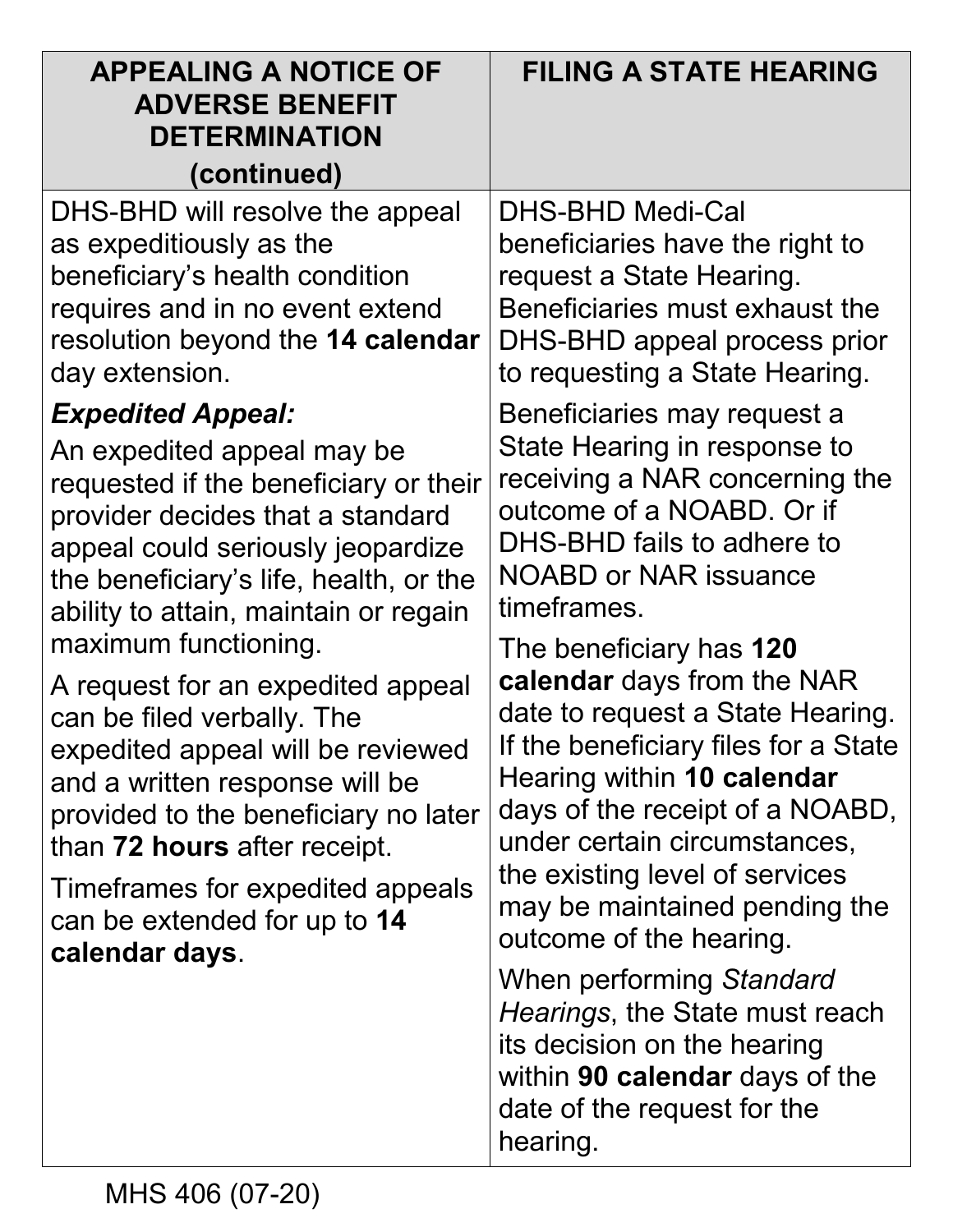| <b>FILING A STATE HEARING</b>                                                                                                                                                                                                                                                                             | <b>NOTICE TO CLIENTS</b>                                                                                                                                                                                                                                                                                                                                                                                                                      |
|-----------------------------------------------------------------------------------------------------------------------------------------------------------------------------------------------------------------------------------------------------------------------------------------------------------|-----------------------------------------------------------------------------------------------------------------------------------------------------------------------------------------------------------------------------------------------------------------------------------------------------------------------------------------------------------------------------------------------------------------------------------------------|
| (continued)                                                                                                                                                                                                                                                                                               | The Board of Behavioral                                                                                                                                                                                                                                                                                                                                                                                                                       |
| When performing Expedited<br>Hearings, the State must reach its<br>decision on the hearing within 3<br>working days of the date of the<br>request for the hearing.<br>To request a State Hearing, call<br><b>State Hearing Division in</b><br>Sacramento:<br>PHONE: 1-800-952-5253<br>TDD: 1-800-952-8349 | Sciences (BBS) receives and<br>responds to complaints<br>regarding services provided by<br>marriage and family therapists,<br>licensed educational<br>psychologists, clinical social<br>workers, and professional<br>clinical counselors.<br>In addition to filing a grievance<br>with DHS-BHD, you may file a<br>complaint directly with the BBS<br>by contacting the board online<br>at www.bbs.ca.gov or by calling<br>$(916) 574 - 7830.$ |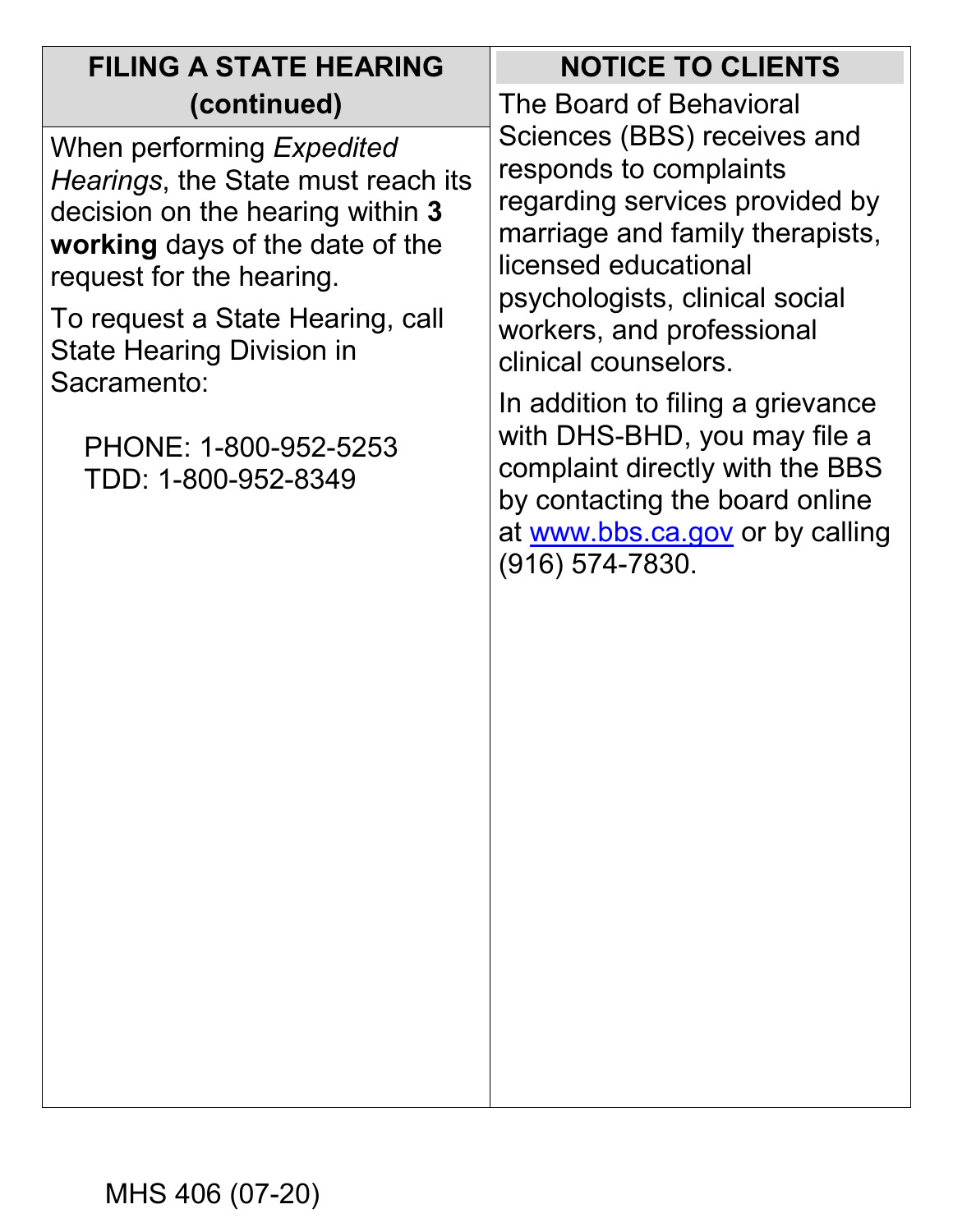#### **GRIEVANCE / APPEAL / EXPEDITED APPEAL FORM**

| Today's<br>Date:             | Grievance<br>Appeal<br><b>Expedited Appeal</b>                                                                 |
|------------------------------|----------------------------------------------------------------------------------------------------------------|
| Name of<br>Client:           | Birthdate:                                                                                                     |
| Address:                     |                                                                                                                |
| City                         | Zip                                                                                                            |
| Phone:                       | Email                                                                                                          |
| Name of Legal                | <b>Guardian/Conservator:</b>                                                                                   |
| Name of Service<br>Provider: |                                                                                                                |
| Person<br>Filing:            | Phone:                                                                                                         |
|                              | N<br>Do you have Medi-Cal?<br>Y                                                                                |
|                              | <b>Optional:</b> I authorize the following person to act on my behalf in<br>pursuing this grievance or appeal* |
| Name:                        | Relationship<br>to Client:                                                                                     |
| 102) required.               | * Authorization for Release of Protected Health Information (MHS                                               |

## **PLEASE PRINT CLEARLY. BE SPECIFIC BY GIVING NAMES, DATES, AND TIMES WHENEVER POSSIBLE. (attach additional sheets if needed)**

1. Please describe the issue.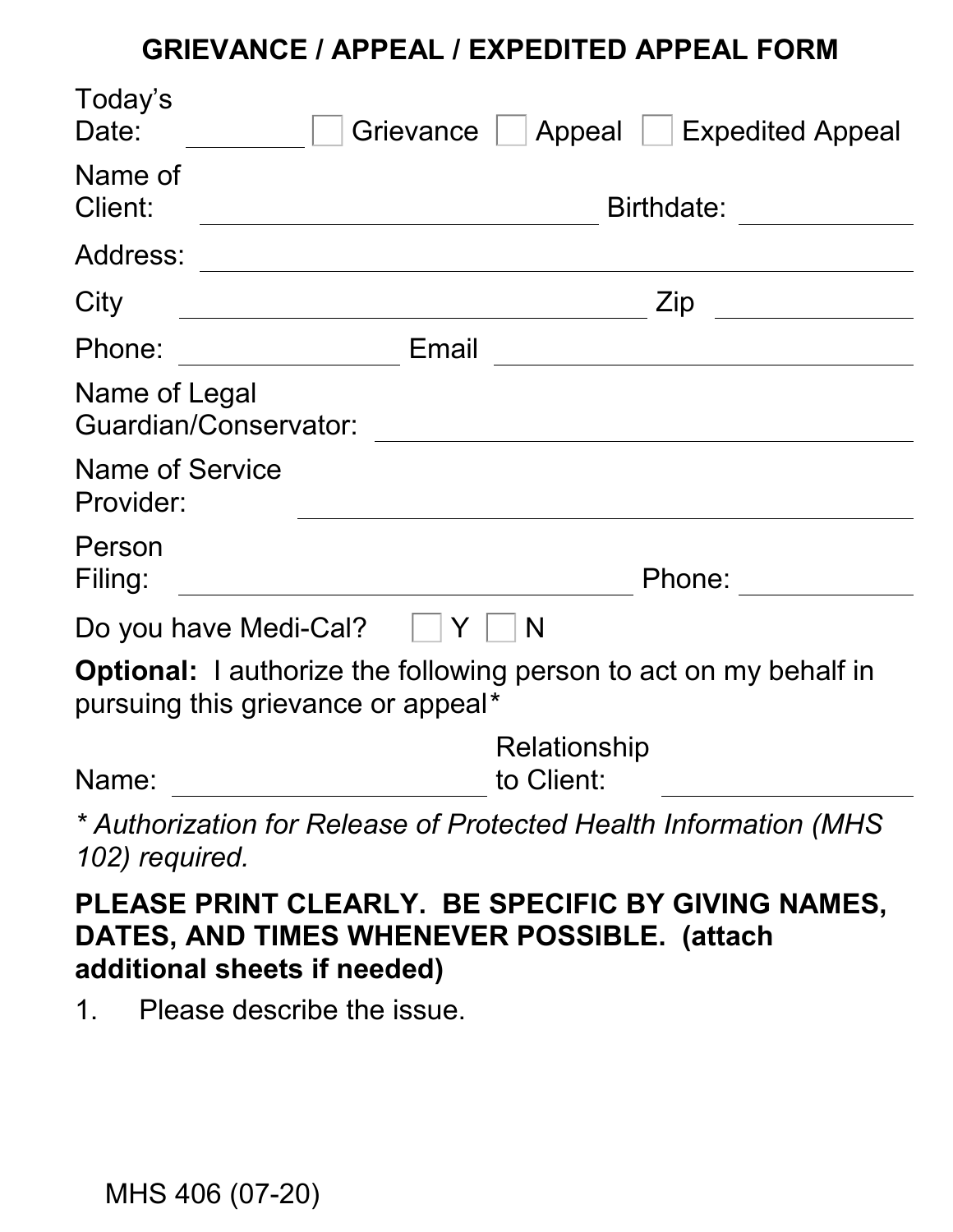- 2. Please explain how you have tried to resolve the issue.
- 3. What would you consider a proper solution to this issue?

| Return completed form to the receptionist or                                                              |                                                                                               |                            |
|-----------------------------------------------------------------------------------------------------------|-----------------------------------------------------------------------------------------------|----------------------------|
|                                                                                                           | Mail to: Grievance Coordinator<br>2227 Capricorn Way, Suite 207, Santa Rosa, CA<br>95407-5419 |                            |
|                                                                                                           | Phone: (707) 565-7895                                                                         | TTY: 1-800-735-2929 or 711 |
|                                                                                                           |                                                                                               |                            |
| <b>Staff</b><br><b>Use</b>                                                                                | Exempt: Grievance resolved by end of next<br>business day following the date of receipt.      |                            |
| Only:<br>Non-Exempt: Grievance not resolved by end of<br>next business day following the date of receipt. |                                                                                               |                            |
| <b>NOTE:</b> Forward all Exempt and Non-Exempt Grievances<br>immediately to Grievance Coordinator.        |                                                                                               |                            |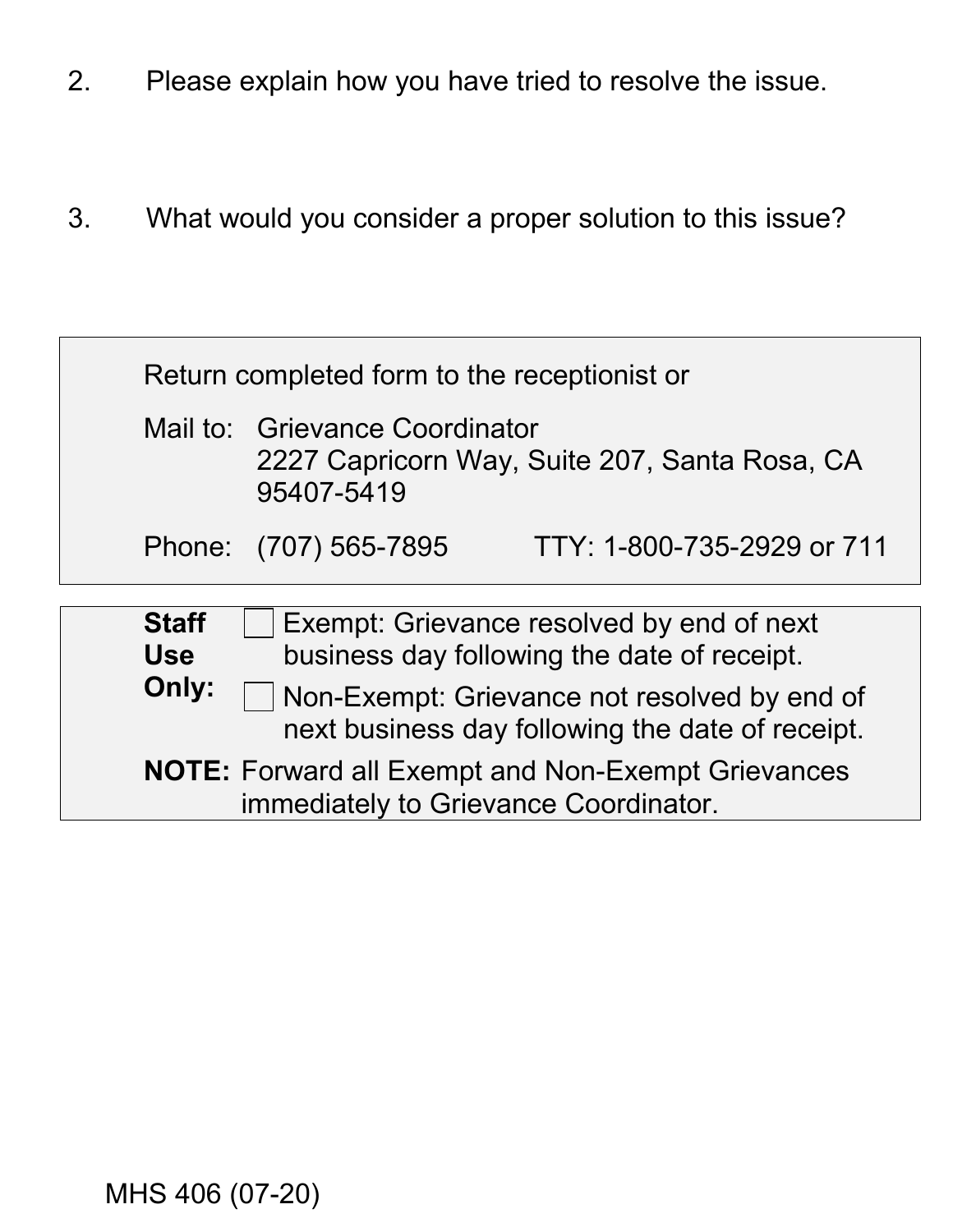# **English**

ATTENTION: If you speak another language, language assistance services, free of charge, are available to you. Call *24/7 toll-free 1-800-870-8786 toll free number or 707-565- 6900* (TTY: *1-800-735-2929 or 711*).

ATTENTION: Auxiliary aids and services, including but not limited to large print documents and alternative formats, are available to you free of charge upon request. Call *707-565- 6900 or 1-800-870-8786* (TTY: *1-800-735-2929 or 711*).

## **Español (Spanish)**

ATENCIÓN: Si habla español, tiene a su disposición servicios gratuitos de asistencia lingüística. Llame al *1-800- 870-8786 or 707-565-6900* (TTY: *1-800-735-2929 or 711*).

# **Tiếng Việt (Vietnamese)**

 CHÚ Ý: Nếu bạn nói Tiếng Việt, có các dịch vụ hỗ trợ ngôn ngữ miễn phí dành cho bạn. Gọi số *1-800-870-8786 or 707- 565-6900* (TTY: *1-800-735-2929 or 711*).

## **Tagalog (Tagalog ̶Filipino)**

PAUNAWA: Kung nagsasalita ka ng Tagalog, maaari kang gumamit ng mga serbisyo ng tulong sa wika nang walang bayad. Tumawag sa *1-800-870-8786 or 707-565-6900* (TTY: *1-800-735-2929 or 711*).

# **한국어 (Korean)**

 주의: 한국어를 사용하시는 경우, 언어 지원 서비스를 무료로 이용하실 수 있습니다. *1-800-870-8786 or 707-565-6900*  (TTY: *1-800-735-2929 or 711*) 번으로 전화해 주십시오.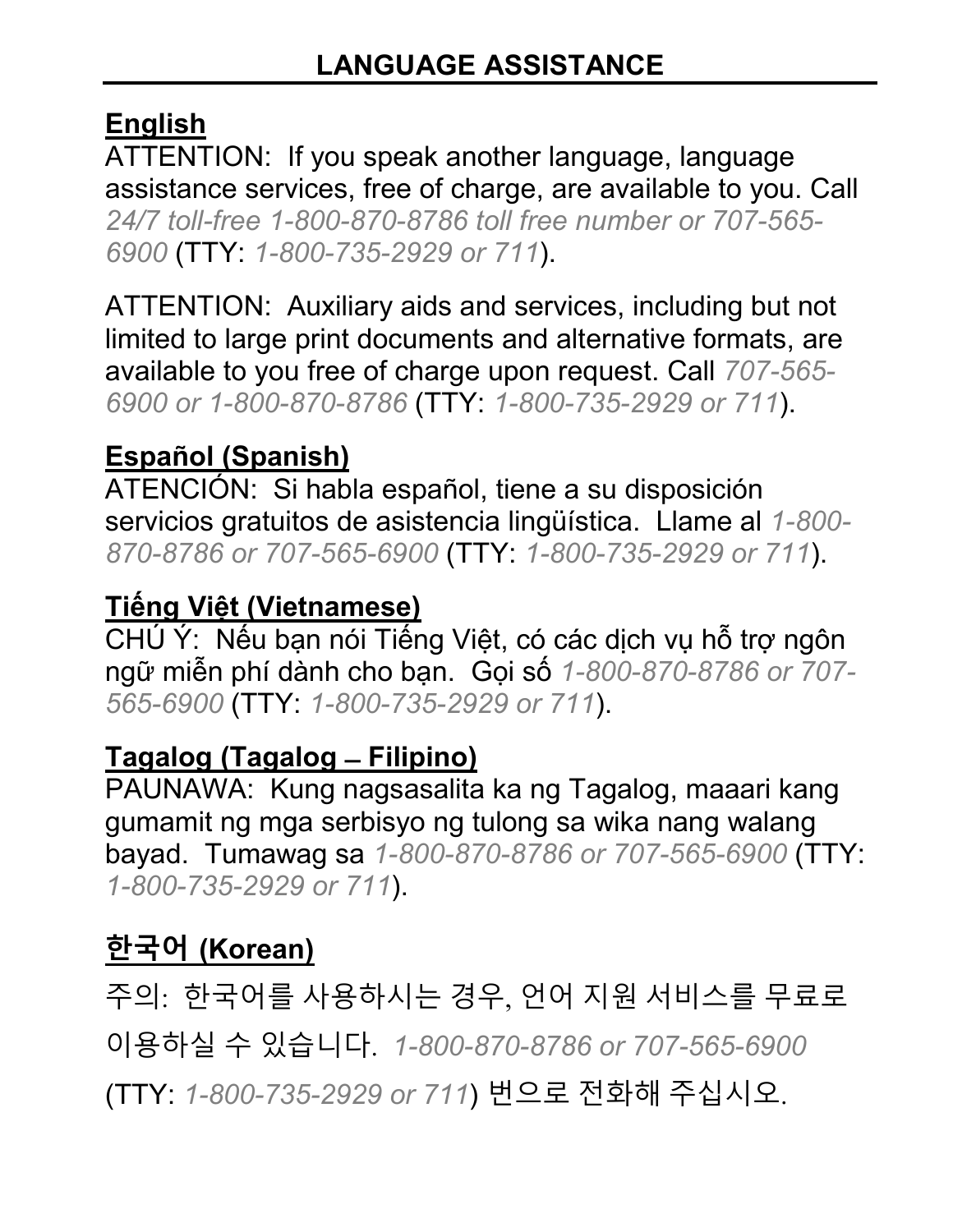#### 繁體中文**(Chinese)**

# 注 注 :注 注 注 注 注 注 注 注 注 ,注 注 注 注 注 注 注 注 注 注 注 注 注 。

注注注 *1-800-870-8786 or 707-565-6900* (TTY: *1-800-735-*

*2929 or 711*)。

#### **Հայերեն (Armenian)**

ՈՒՇԱԴՐՈՒԹՅՈՒՆ՝ Եթե խոսում եք հայերեն, ապա ձեզ անվճար կարող են տրամադրվել լեզվական աջակցության ծառայություններ: Զանգահարեք *1-800-870-8786 or 707- 565-6900* (TTY: *1-800-735-2929 or 711*).

#### **Русский (Russian)**

 доступны бесплатные услуги перевода. Звоните *1-800-* ВНИМАНИЕ: Если вы говорите на русском языке, то вам *870-8786 or 707-565-6900* (TTY: *1-800-735-2929 or 711*).

#### **(Farsi (**فار یس

 ارف ھم اشبیم د. اب *1-800-* :TTY(*707-565-6900 or 1-800-870-8786* <mark>توجه</mark>: اگر به زبان فارسی گفتگو می کنید، تسهیلات زبانی بصورت رایگان برای شما (71*1 or 72929-735-تم*اس بگیرید.

## 日本語 **(Japanese)**

注意事項:日本語を話される場合、無料の言語支援をご利用 いただけます。*1-800-870-8786 or 707-565-6900* (TTY: *1- 800-735-2929 or 711*) まで、お電話にてご連絡ください。

#### **Hmoob (Hmong)**

LUS CEEV: Yog tias koj hais lus Hmoob, cov kev pab txog lus, muaj kev pab dawb rau koj. Hu rau *1-800-870-8786 or 707-565-6900* (TTY: *1-800-735-2929 or 711*).